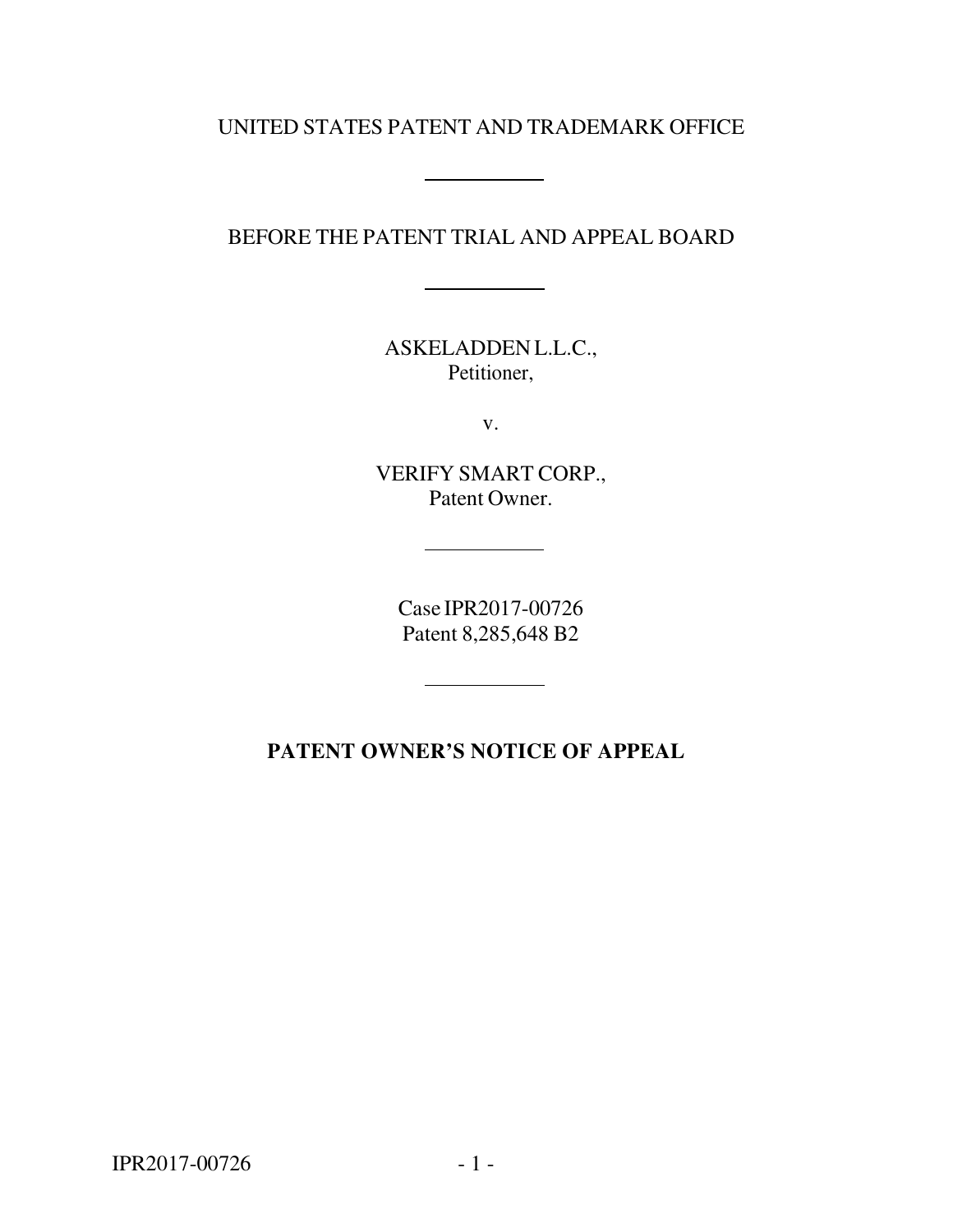Office of the General Counsel United States Patent and Trademark Office PO. Box 1450 Alexandria, Virginia 22313-1450

SIR:

Notice is hereby given, pursuant to 37 C.F.R. § 90.2(a)(1), that Patent Owner Verify Smart Corp. ("Patent Owner" or "Verify") hereby timely appeals under 35 U.S.C. §§ 141, 142, and 319 to the United States Court of Appeals for the Federal Circuit from the Final Written Decision entered on July 23, 2018 (Paper No. 65), and from all underlying orders, decisions, rulings, and opinions.

This period was extended by 23 days to and including October 17, 2018, pursuant to Verify's timely request for extension of time dated September 24, 2018, by Order of the Director dated October 11, 2018.

In accordance with 37 C.F.R. § 90.2(a)(3)(ii), Verify states that the issues for appeal include, but are not limited to:

(i) whether the Board erred in finding claims 1-19 of U.S. Patent No. 8,285,648 unpatentable;

(ii) whether the Board erred refusing to grant to Motion to Amend the Claims, Paper 36;

(iii) whether the Board erred in its Decision on Patent Owner's Motion to Terminate, Paper 41, refusing to grant Patent Owner's Motion to Terminate, Paper 10, e.g., determining that none of at least The Clearing House Association Inc.,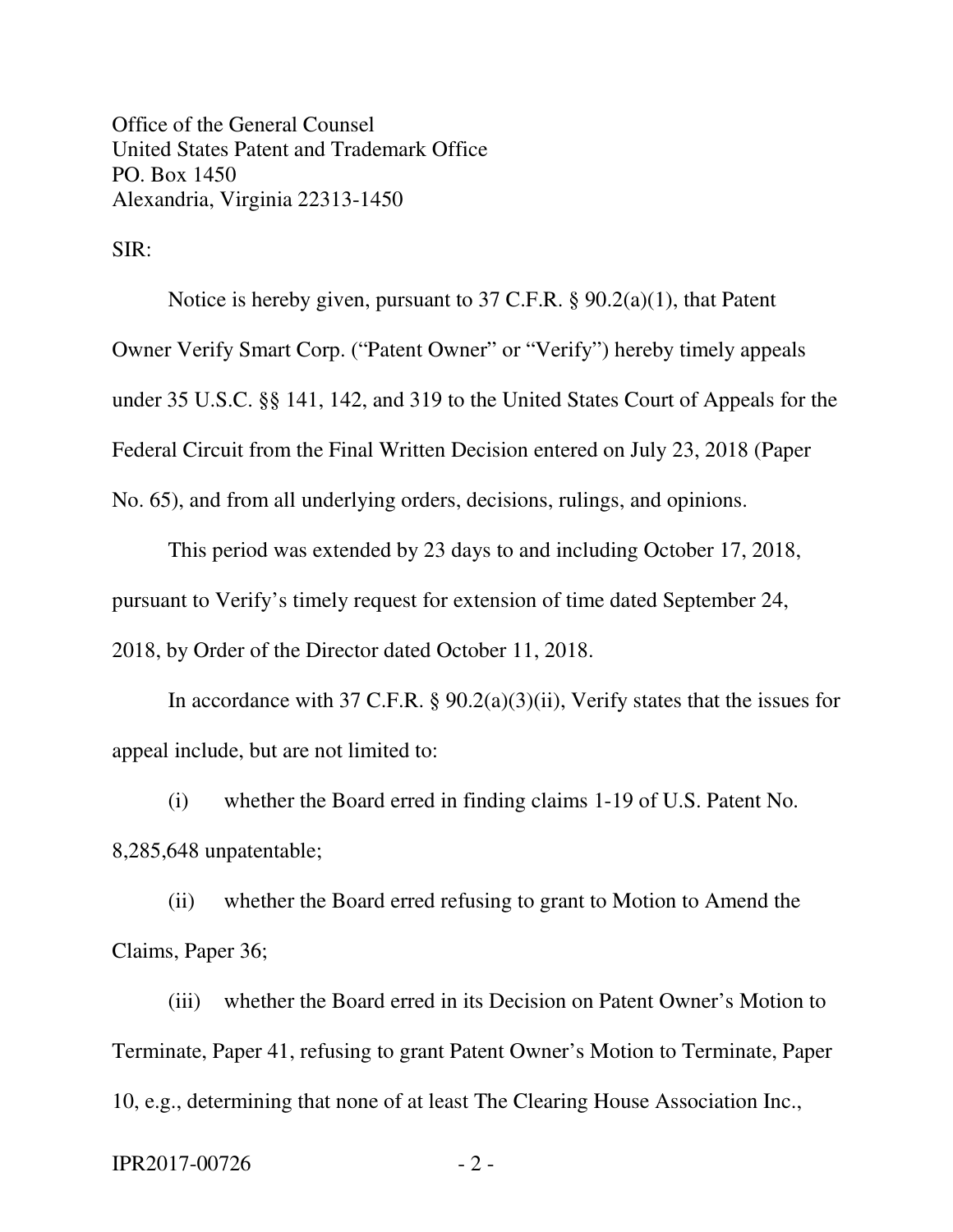Bank of America, and Wells Fargo was either a real party in interest or a privy of Petitioner, and concluding that The Clearing House Payments Co. L.L.C. could be added in the sole discretion of Petitioner, as new a real party in interest of Petitioner, gaining the benefit of the original filing date, in contradisctinction to 35 U.S.C. § 312(a)(2), and not complying with the joinder provisions of 35 U.S.C. § 315(c), after Patent Owner's Response was initially due, and without affording Patent Owner any opportunity to conduct any discovery or obligation of mandatory discovery of the newly added real party in interest;

(iv) whether the Board erred by presuming, after the issue was substantially raised by Patent Owner, that Petitioner's mandatory statement of real parties in interest was correct, and consequently allocating onto Patent Owner the burden of production and the burden of persuasion that various parties are real parties in interest or their privies, and denying opportunity for additional discovery;

(v) whether the Board erred in its determination that "there is no indication of bad faith on the part of Petitioner in its failure to name TCH" in the Decision on Patent Owner's Motion to Terminate, Paper 41, by at least denying Patent Owner discovery of any witness on this issue, improperly shifting the burden or persuasion and production onto Patent Owner, and determining that Petitioner was entitled to a presumption of good faith after having determined that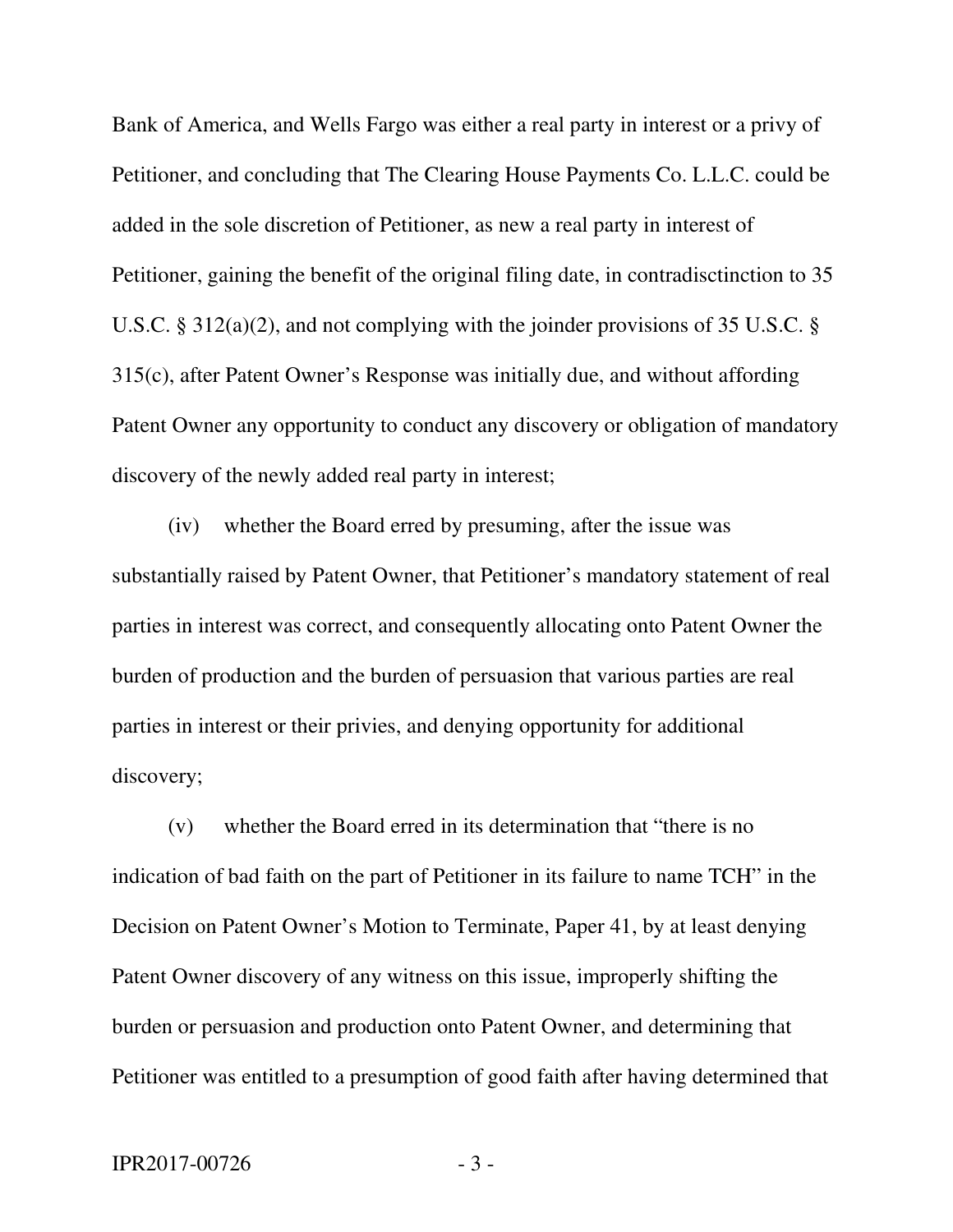the mandatory statement required by statute was materially false;

(vi) whether the Board erred in failing, consequent to Petitioner's Updated Mandatory Notices, Paper 43, to permit further discovery in its Order denying discovery requests Paper 47, to compel mandatory discovery or to permit additional discovery of the newly added real party in interest or its possible evidence regarding secondary indicia of non-obviousness, or further consider whether any further parties were real parties in interest or privies of the newly added real part in interest;

(vii) whether the Board erred in refusing to consider antitrust law or agency law arguments regarding the relationship between Petitioner and alleged real parties in interest and privies;

(viii) whether the inter partes review proceedings violate the Fifth Amendment of the Constitution by extinguishing private property rights without just compensation;

(ix) whether 35 U.S.C. §§ 311-319 and/or the Board's procedures which implement inter partes review proceedings, violate the due process clause of the Fifth Amendment, for example by: (i) accepting evidence from Petitioner's expert witness while denying live testimony, when the credibility of the witness was substantially placed in question, (ii) refusing to permit discovery from the corporate entity or officers of Petitioner, The Clearing House Payments Co.,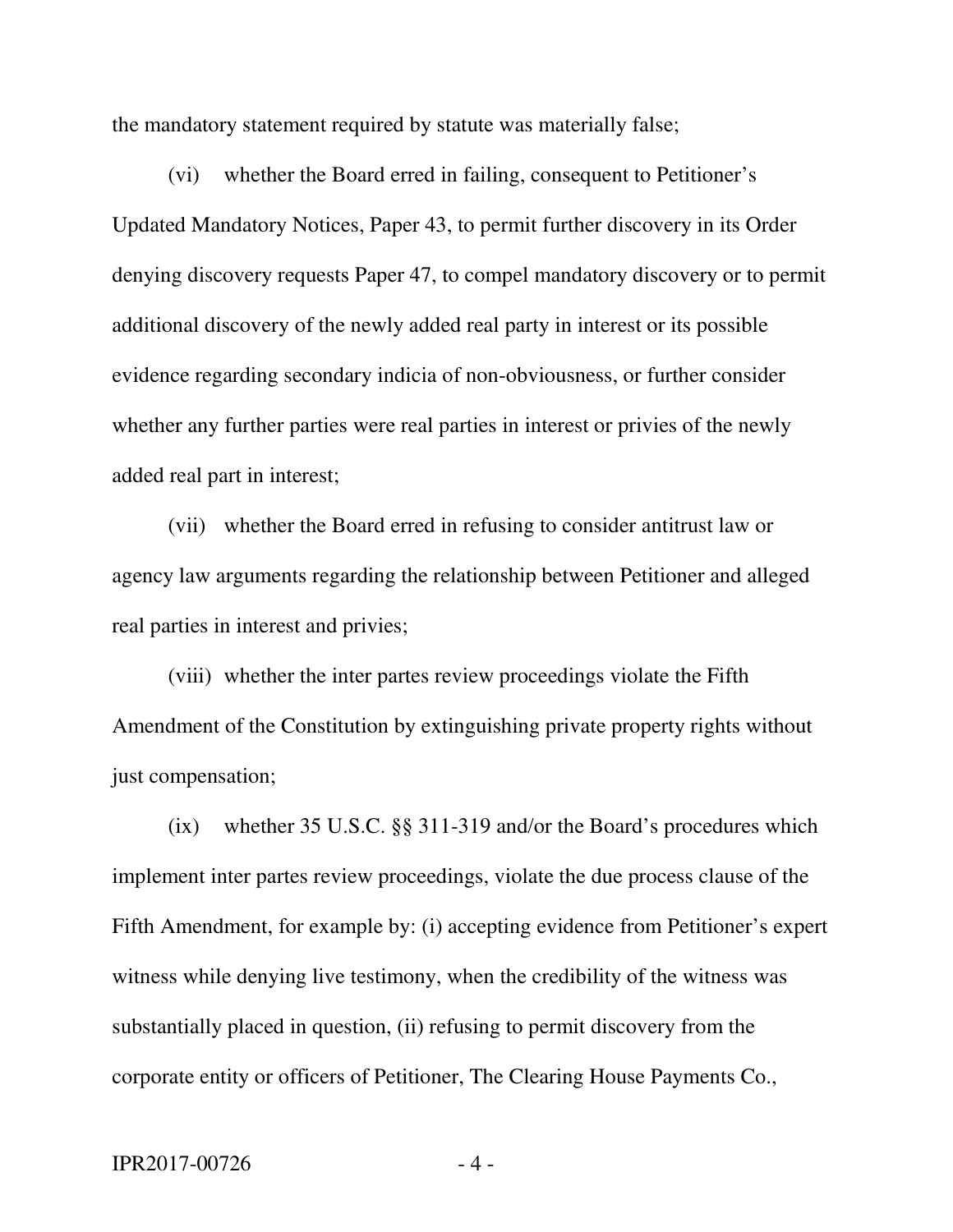L.L.C., a real party in interest of Petitioner, The Clearing House Association L.L.C., an alleged real party in interest or privy, Wells Fargo, an alleged real party in interest or privy, or Bank of America, an alleged real party in interest or privy, at any time during the proceedings, (iii) requiring an email forbidden to advocate the merits, for permission to schedule a telephone conference, to propose a motion for consideration by the Board, (iv) denying mandatory discovery or additional discovery, of the person(s) responsible for submitting information which mis-identified the real parties in interest in the original Petition to the U.S. Patent and Trademark Office;

(x) whether 35 U.S.C. §§ 311-319 are unconstitutional under: (i) Article I, Section 8, clause 8, (ii) Article I, Section 8, clause 9, (iii) Article I, Section 8, clause 18, (iv) Article I, Section 9, clause 3, (v) Article III, Section 1, or (vi) Article III, Section 2, clause 1;

(xi) whether the Board's policy of conducting telephone conferences during which substantive issues are raised and decided, without any audio or written transcript in violation of 37 C.F.R. § 1.2, is arbitrary and capricious;

(xii) whether the Board acted in an arbitrary or capricious manner and/or exceeded its authority, or otherwise erred in instituting the IPR2017-00726 inter partes review proceeding.

A copy of the Final Written Decision is attached hereto.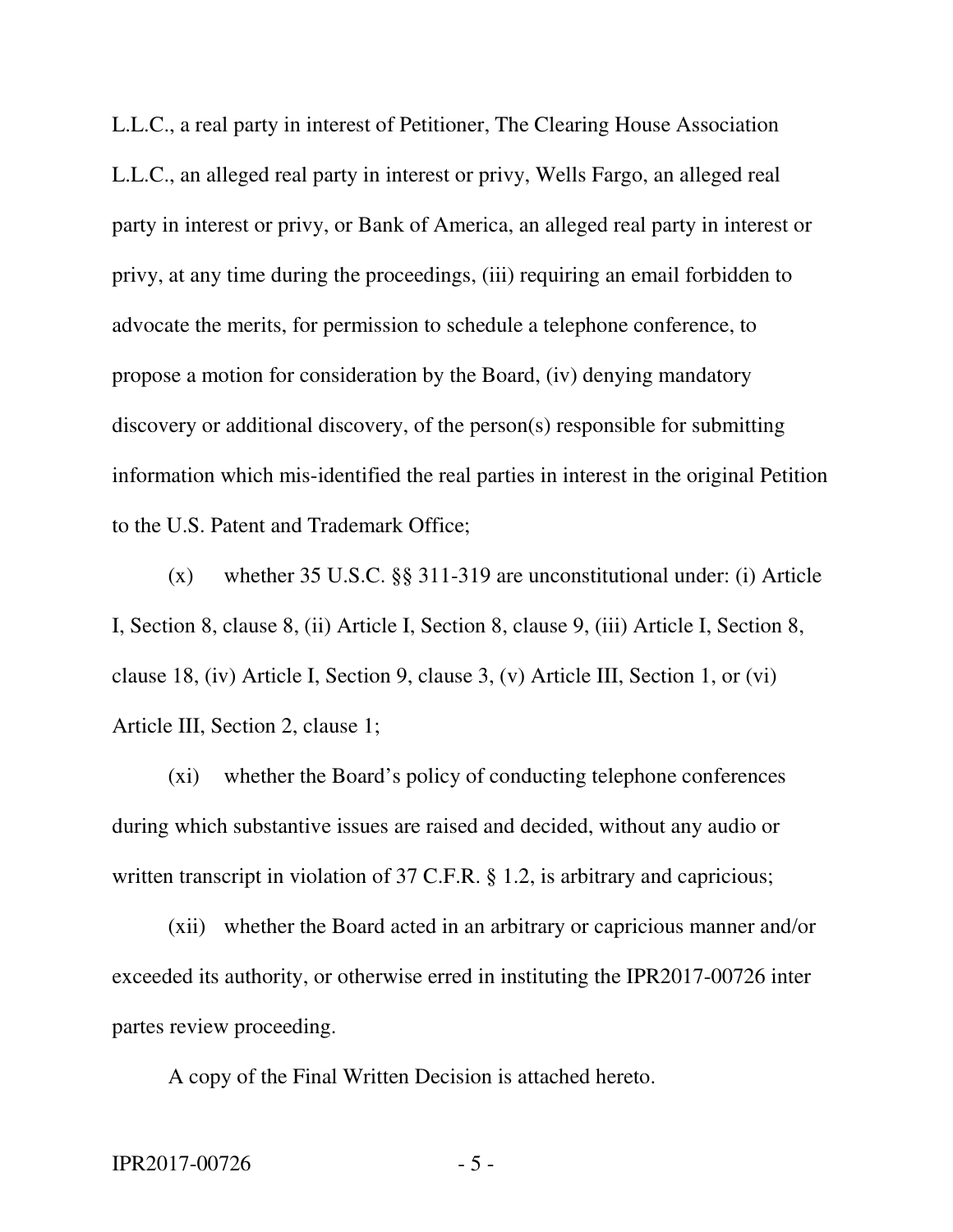Simultaneous with this submission, a copy of this Notice of Appeal is being filed with the Patent Trial and Appeal Board. In addition, a copy is being electronically filed with the Clerk's Office for the United States Court of Appeals for the Federal Circuit (via CM/ECF), along with the required docketing fee.

Furthermore, a copy of this Notice of Appeal is being served on Petitioner Akeladden LLC.

Respectfully submitted,

### TULLY RINCKEY PLLC

/Steven M. Hoffberg/

Steven M. Hoffberg, Reg. 33,511

Date: October 12, 2018

TULLY RINCKEY PLLC 22nd Floor, 777 Third Avenue New York, NY 10017 Telephone: (518) 640-3668 Facsimile: (646) 705-0049 Email: shoffberg@tullylegal.com

ZIMMERMAN LAW GROUP Jean-Marc Zimmerman Reg. No. 36,978 Zimmerman Law Group 233 Watchung Fork Westfield, NJ 07090 Tel: (908) 768-6408